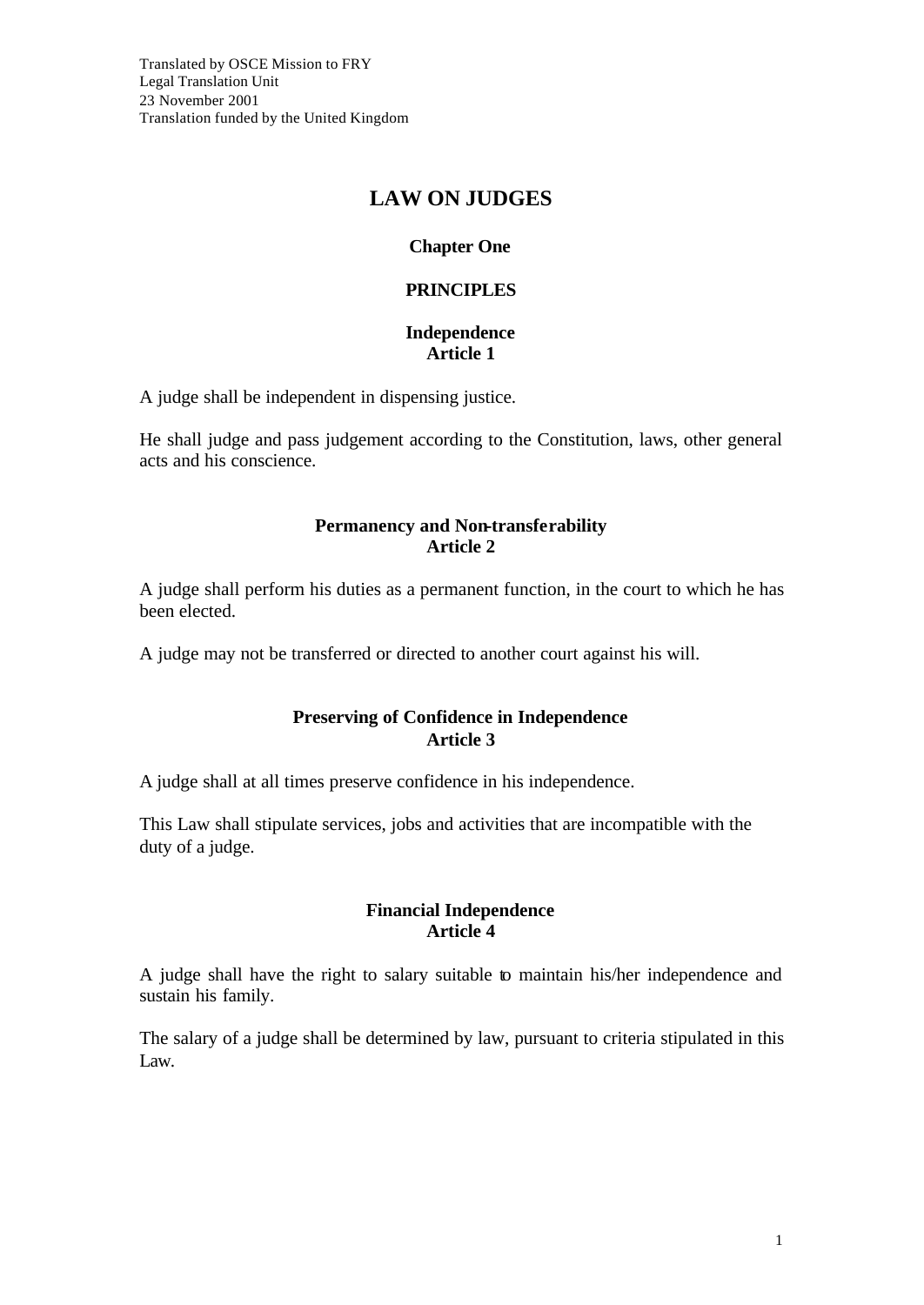### **Immunity Article 5**

A judge shall not be accountable to any person for an opinion or vote rendered in performance of judicial duty.

A judge may not be detained in custody without the consent of the National Assembly, during a procedure initiated for a criminal offence committed in performance of judicial duties.

# **Liability Article 6**

The Republic of Serbia shall be liable for damages caused by a judge through unlawful or improper work.

The Republic of Serbia may demand that the judge compensate the paid amount if the damage was caused wilfully or by gross negligence.

### **Right to Association Article 7**

Judges shall be entitled to associate for protection of their interests.

They may undertake measures for protection and preservation of their independence and autonomy.

### **Right to Advanced Training Article 8**

A judge shall be entitled to advanced training at the cost of Republic of Serbia.

Types and manner of advanced training shall be prescribed by the Supreme Court of Serbia.

### **Election and Termination of Office and Number of Judges and Lay Judges Article 9**

The National Assembly shall decide on election and termination of office of judges and president of the court.

The number of judges and lay judges for each court shall be determined by the National Assembly, at the proposal of the High Judicial Council.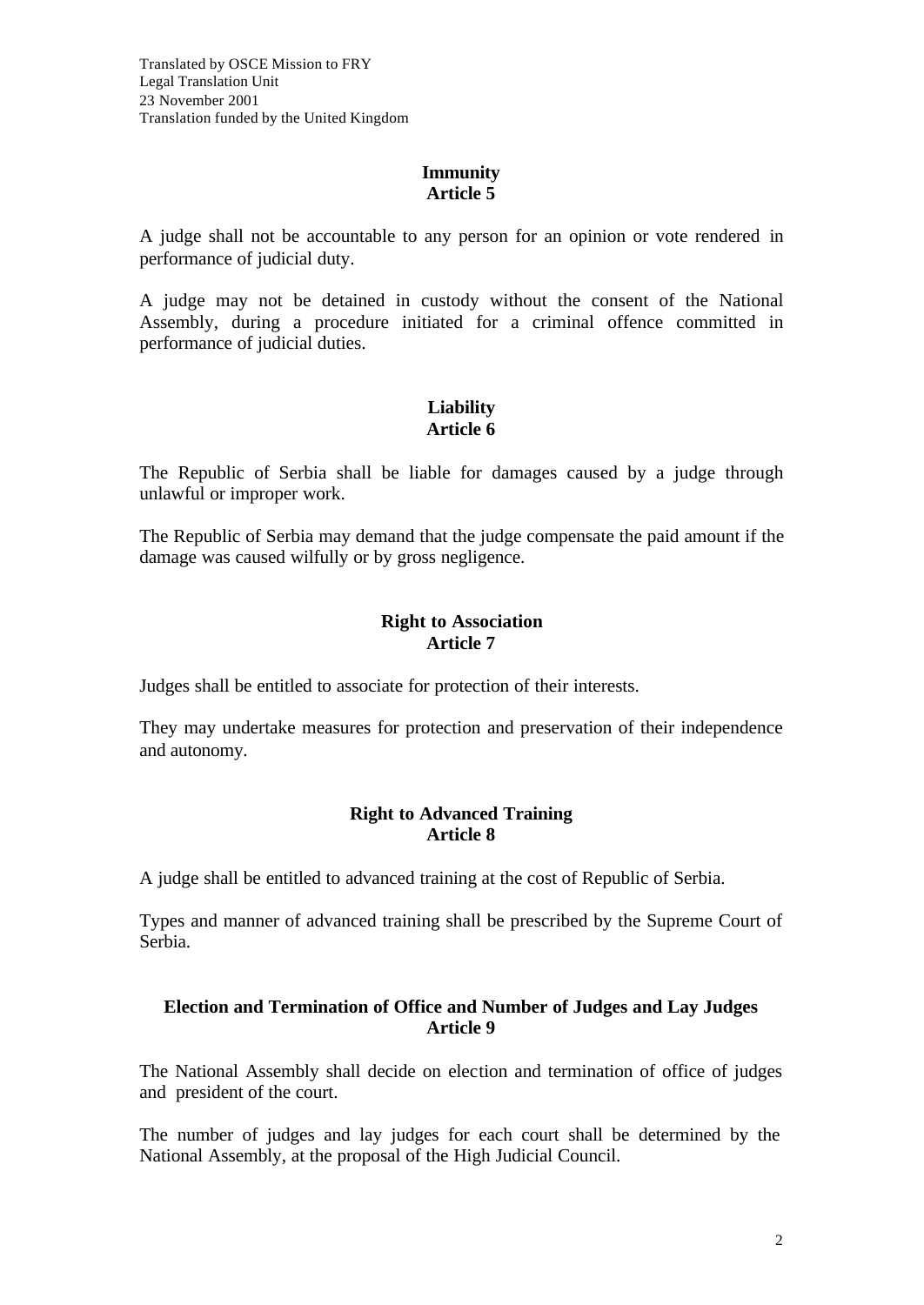Translated by OSCE Mission to FRY Legal Translation Unit 23 November 2001 Translation funded by the United Kingdom

The general framework for determining the number of judges, lay judges and court staff shall be determined by the High Judicial Council.

#### **Chapter Two**

#### **JUDGESHIP I. PERMANENCY OF JUDGESHIP**

#### **1. Concept Article 10**

A judgeship shall last continuously from first election as judge until retirement.

Judgeship may terminate prior to above only under conditions set forth in this Law.

### **2. Decrease of Number of Judges and Closing of Courts Article 11**

Judgeship shall not cease with decrease in number of judges.

If a court is closed down, a judge shall continue his office in a court of same type and instance, or approximately of same instance.

The High Judicial Council shall decide on the court where a judge is to continue with performing his function.

#### **3. Suspension of Judgeship**

#### **Grounds for Suspension Article 12**

A judge shall be suspended from duty if remanded in custody.

A judge may be suspended from duty if proceedings for his dismissal or criminal proceedings for an offence subject to dismissal have been initiated against him.

#### **Decision on Suspension Article 13**

A president of the court shall decide on mandatory suspension of a judge, and on mandatory suspension of a president of the court – the president of the directly higher court.

If suspension is not mandatory, it shall be ruled upon by the president of the Supreme Court of Serbia.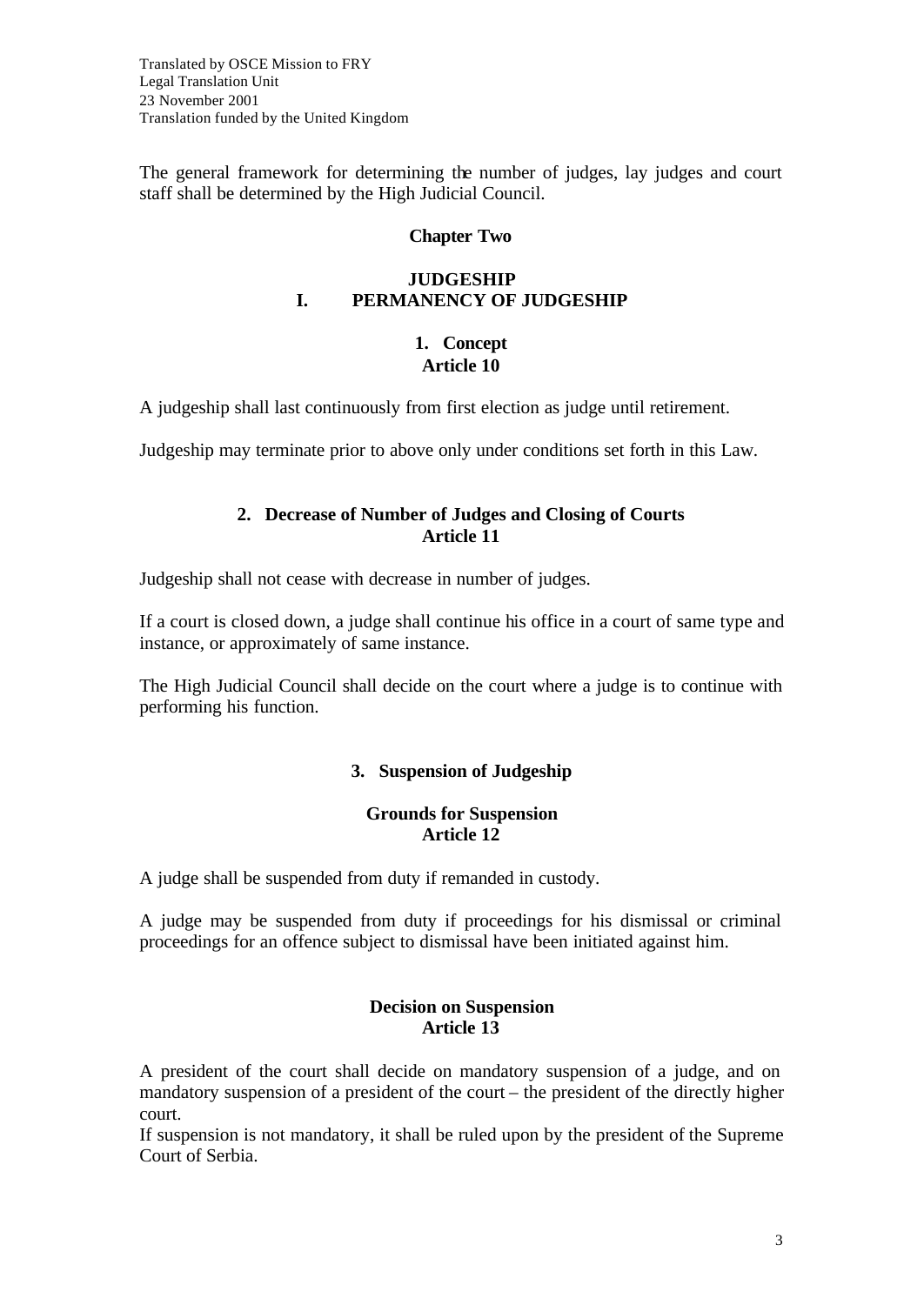Translated by OSCE Mission to FRY Legal Translation Unit 23 November 2001 Translation funded by the United Kingdom

The High Personnel Council shall decide on suspension of the president of the Supreme Court of Serbia.

#### **Duration of Suspension Article 14**

A judge shall be suspended until detention is revoked, conclusion of dismissal proceedings or conclusion of criminal proceedings.

The High Personnel Council may reinstate a judge prior to conclusion of dismissal proceedings.

### **Right to Complaint Article 15**

A judge shall have the right to file a complaint against the decision on suspension with the High Personnel Council, within three days.

The president of the Supreme Court of Serbia shall voice his complaint at the General Session.

# **II. NON-TRANSFERABILITY OF A JUDGE**

# **1. Concept Article 16**

A judge shall have the right to perform his duties for the duration of judgeship in the court of appointment.

He/she may be transferred from one to another court only with his/her consent.

Consent shall be in written form and must precede the passing of decision on transfer or secondment.

### **2. Transfer Article 17**

A judge may be transferred only to another court of same type and instance.

Permanency of judgeship shall continue in the court to which he/she is transferred.

The High Judicial Council shall pass the decision on transfer.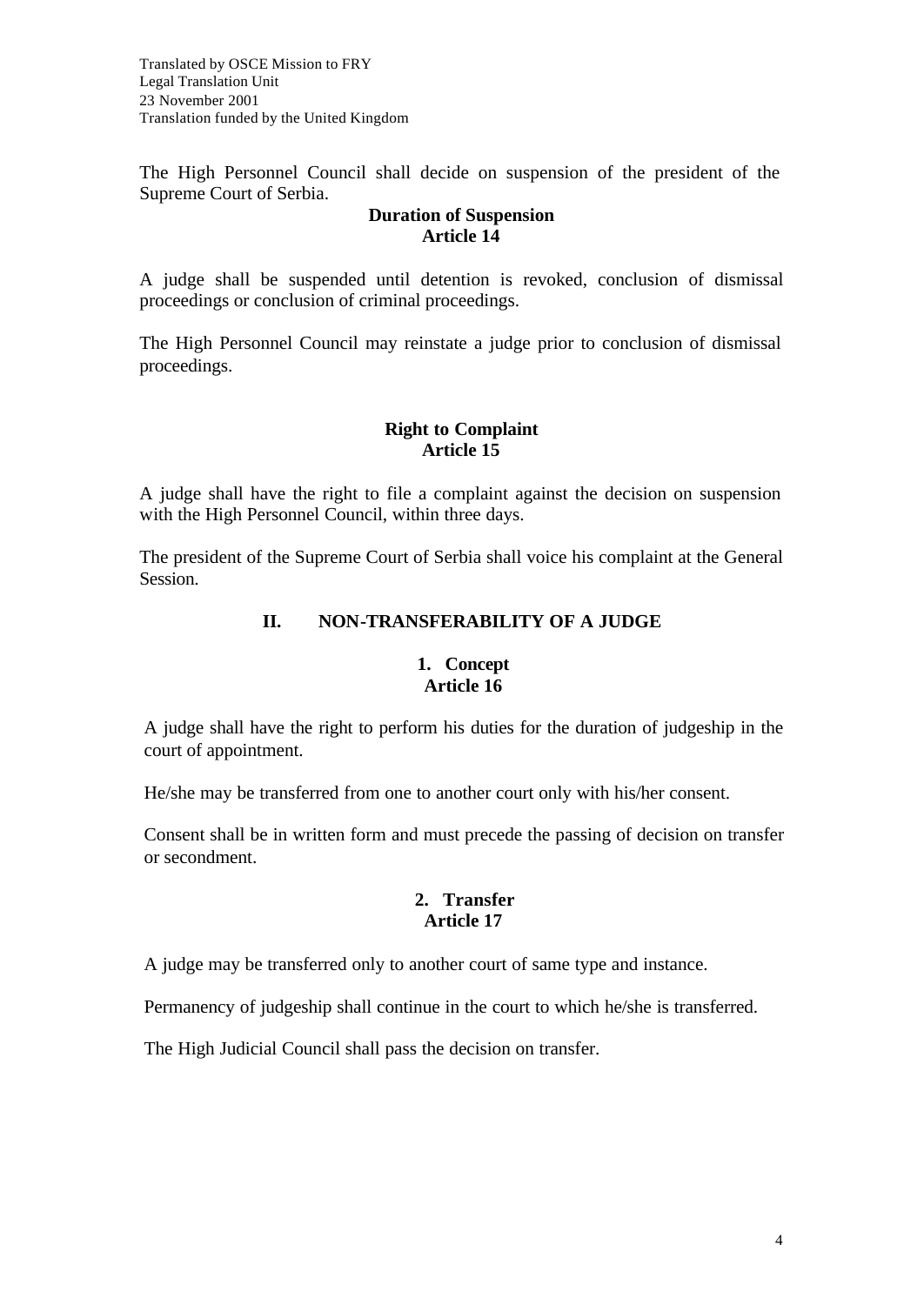### **3. Secondment to Another Court Article 18**

A judge may be seconded only to another court of same type, same or immediately lower instance, for maximum one year.

He/she shall be seconded to a court where deficiency, hindrance, suspension of judges or other reasons inhibit or slow the workload.

The decision on secondment shall be made by the president of the Supreme Court of Serbia.

#### **III. MUTUAL INDEPENDENCE OF JUDGES FROM EACH OTHER 1. Generally Article 19**

A judge shall be free in holding his view of facts and law in all matters under his deliberation.

He shall not be required to justify his understanding of fact and law to anyone, including other judges and the president of the court, except in justification of the judgement or when so particularly stipulated by law.

# **2. Immutability of Type of Work and Random Choice Allocation of Cases**

# **Immutability of Annual Work Load Article 20**

A judge shall be entitled to have the type of his workload defined by an annual work schedule and not to have it changed during the year.

However, due to election of a new judge, long absence of a judge or vacant judge's position, the type of work of a judge may be changed during a year.

# **Random Choice Allocation of Cases Article 21**

A judge shall be allocated cases according to an order independent of personalities of the parties and circumstances of the legal matter.

The manner of allocation of cases shall be prescribed by the Court Rules of Procedure.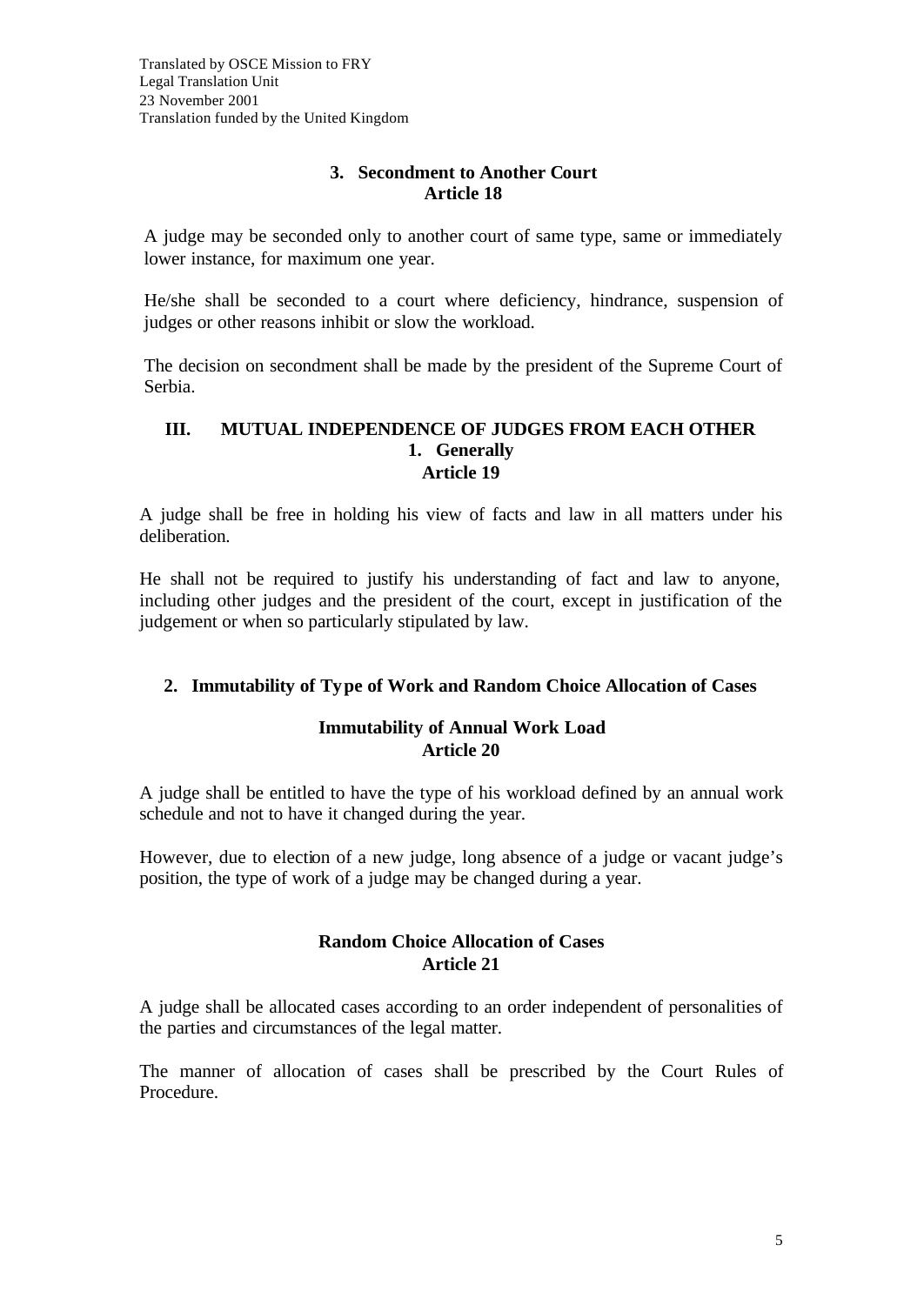# **Deviation Article 22**

The order of allocated cases may be deviated from only if a judge is overworked or if he is legitimately hindered.

A case may be taken away from a judge only in the event of his prolonged absence or protraction of proceedings.

# **Right to Objection Article 23**

A judge shall be entitled to file an objection, within three days, with the president of the directly higher court on the annual schedule of work, change of the type of work, deviation from the order of case allocation or taking away of cases.

The High Personnel Council shall rule on the objection from the president of the Supreme Court.

A party in the proceedings shall also be entitled to object on deviation from the order of case allotment and to taking away of cases.

# **Mandatory Notification of the President of the Directly Higher Court Article 24**

A president of the court shall, regardless of whether an objection has been filed or not, notify in writing the president of the directly higher court on any deviation.

# **3. Notice on Duration of Proceeding Article 25**

A judge shall notify the president of the court on the reasons why a first-instance proceeding has not been concluded within a six-month statutory term, and shall thereupon inform him monthly on further developments in the proceeding in relation to time.

First notice in the proceedings pursuant to legal remedies shall be given after one month, and the next shall be given every fifteen days.

Deadlines for notification in enforceable, special litigation and other non-litigious matters shall be determined by the court Rules of Procedure.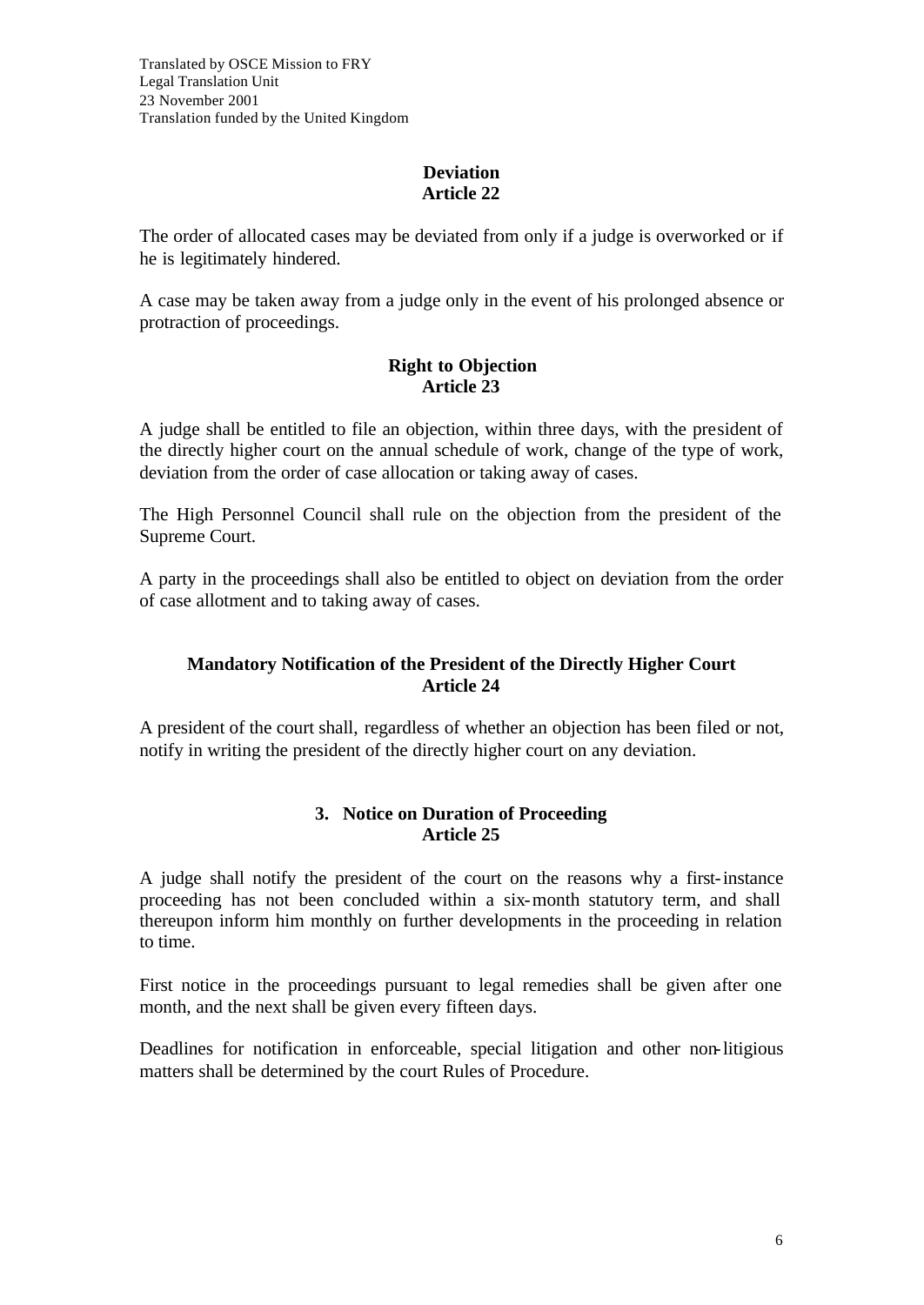# **4. Right of Judge to Complaint Article 26**

A judge may complain to the High Personnel Council for violation of a right for which this Law does not envisage particular procedure for protection.

The High Personnel council shall deliberate on the complaint within eight days and shall immediately inform the president of the court, the president of the directly higher court and the president of the Supreme Court of Serbia on their decision.

### **IV. INCOMPATIBILITY OF JUDGESHIP WITH OTHER FUNCTIONS, ENGAGEMENTS AND ACTIVITIES**

#### **1. Incompatibility of Other Functions, Engagements and Activities with Judgeship Article 27**

A judge may not hold office in legislative or executive bodies, may not be a member of a political party, engage in any public or private compensated work, nor may he/she offer paid legal services or advice.

Other functions, engagements or activities that are adverse to the dignity and independence of a judge or detrimental to the dignity of the court shall also be incompatible with judgeship.

The Supreme Court of Serbia shall prescribe which activities shall be considered adverse to the dignity and independence of a judge and detrimental to the dignity of the court.

# **2. Procedure on Incompatibility Deliberation**

### **Mandatory Notification and Initiation of Proceedings Article 28**

A judge shall notify the president of the court, in writing, on any function or engagement that could be deemed incompatible with judgeship.

The president of the court shall inform the president of the directly higher court of such his/her function or engagement, and the president of the Supreme Court of Serbia – the High Personnel Council.

The president of a court shall initiate proceedings before the High Personnel Council on deliberation on incompatibility, immediately upon finding out that a judge is holding office or engagement, or is performing activities that could be deemed incompatible with his duties.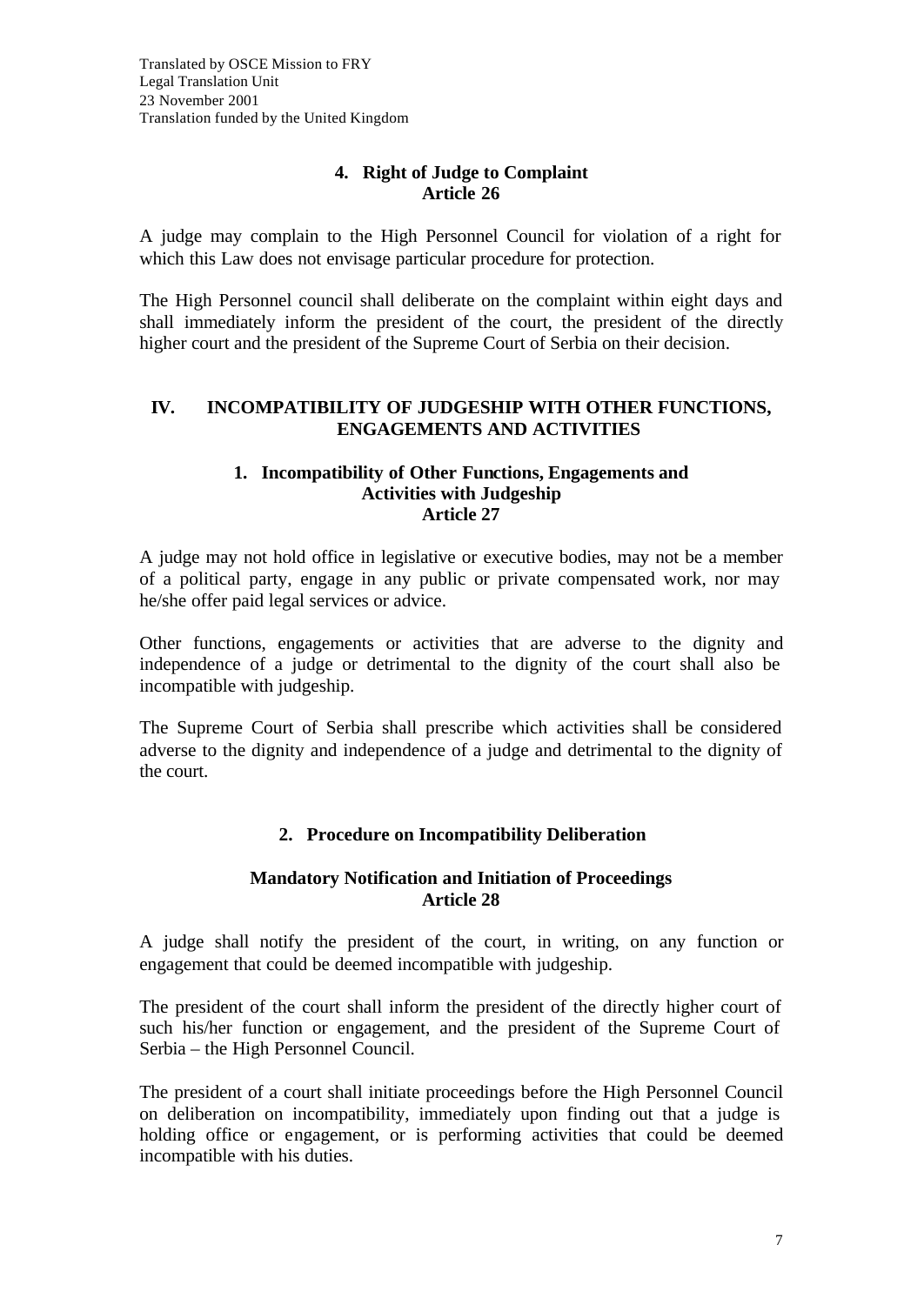# **Pronouncement of Caution and Complaint Article 29**

The High Personnel Council may concurrently with determination of incompatibility, pronounce a caution to a judge that shall be entered into his personnel file.

A judge shall be entitled to complain to the High Judicial Council, within eight days.

A judge may express his contentions verbally, by himself or through a proxy.

# **V. JUDGE'S FINANCIAL STATUS**

### **Base Salary Article 30**

A judge's salary shall be determined pursuant to base salary.

Base salary, for the purpose of this Law, shall mean the amount without the percentage increment that fall within the retirement years of service.

### **Base Salary of a Judge Article 31**

The base salary of a judge of the Supreme Court of Serbia may not be less than the base salary of a Minister in Government.

The base salary of the judge of the Appellate Court, High Commercial Court and the Administrative Court shall be 6% lower from the base salary of the judge of the Supreme Court of Serbia, and the base salary of a judge of the next lower instance court shall be 10% lower than the base salary of the judge of the directly higher court.

### **Base Salary of the President of the Court Article 32**

The base salary of the president of the Supreme Court of Serbia shall be equal to the base salary of the Prime Minister.

The base salary of the presidents of other courts shall be by 5% higher from the base salary of a judge in the court where they preside.

The High Judicial Council may, depending on the scope and complexity of court activities, determine that presidents of some courts may have a base salary equal to the base salary of the president of the directly higher court.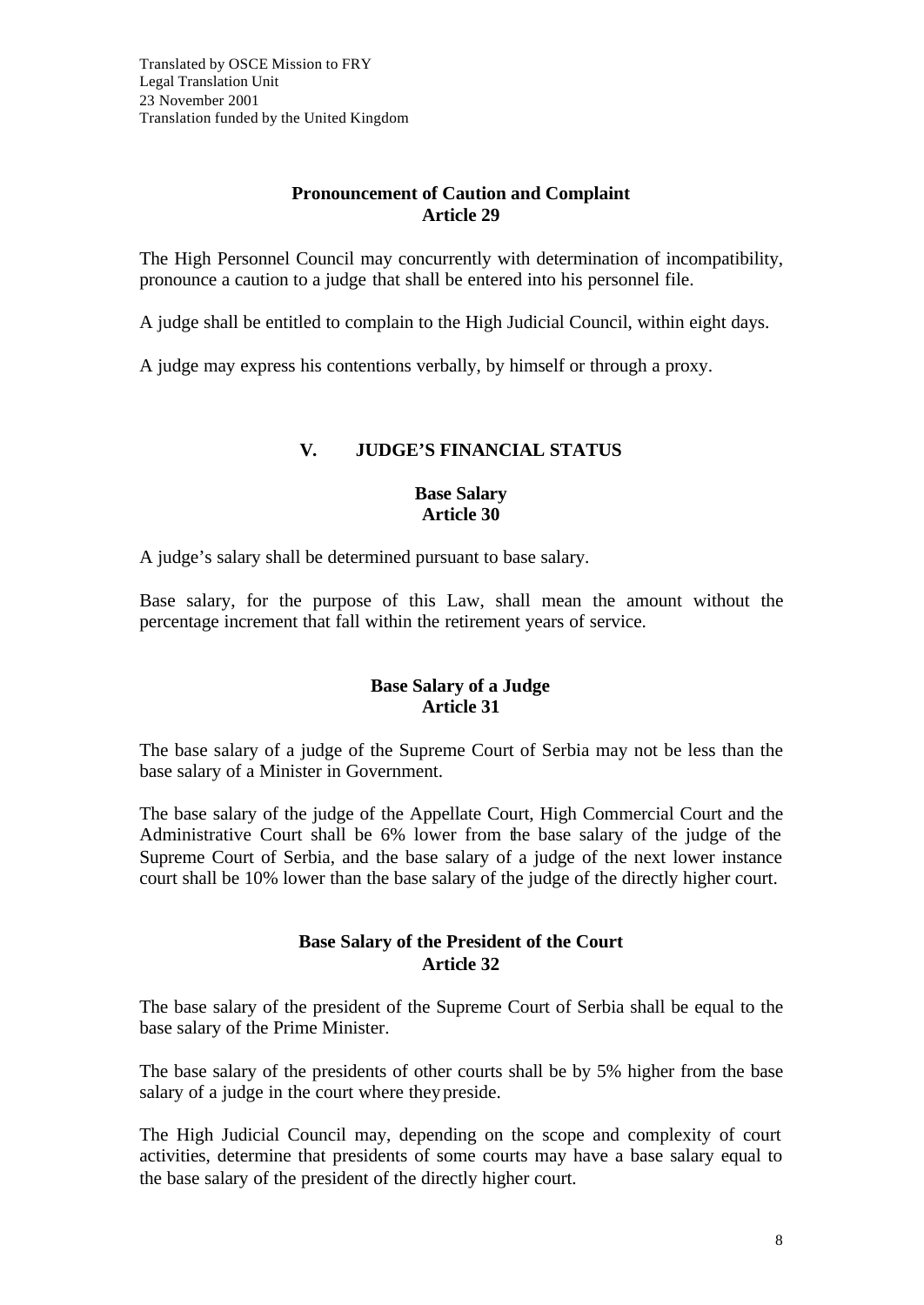# **The Base Salary of a Judge Seconded to another Court Article 33**

A judge seconded to another court shall have the right to the base salary of a judge in that court if it is more favourable for him.

The High Judicial Council shall prescribe compensation and other incomes of a judge seconded to a another court.

# **Increments of Judges' Base Salary Article 34**

Base salary an investigative judge and a judge who exclusively or predominantly handle criminal cases in the district court shall be increased up to 20%, in the increment determined by the High Judicial Council.

The High Judicial Council may decide to increase the base salary for up to 75% in a court where the judges' posts may not be filled.

### **Supplement to the Judge's Salary Article 35**

The High Judicial Council may propose the National Assembly to introduce a supplement to the judicial salary.

Introduction of a supplement to the judge's salary shall be proposed in exceptional cases such as where the increase of living costs starts to influence the independence of judges.

#### **Chapter three HIGH PERSONNEL COUNCIL Scope of activities Article 36**

The High Personnel Council shall be established within the Supreme Court of Serbia.

The High Personnel Council shall decide on the status of judges that is prescribed by law.

# **Composition Article 37**

The High Personnel Council shall comprise of nine judges from the Supreme Court of Serbia.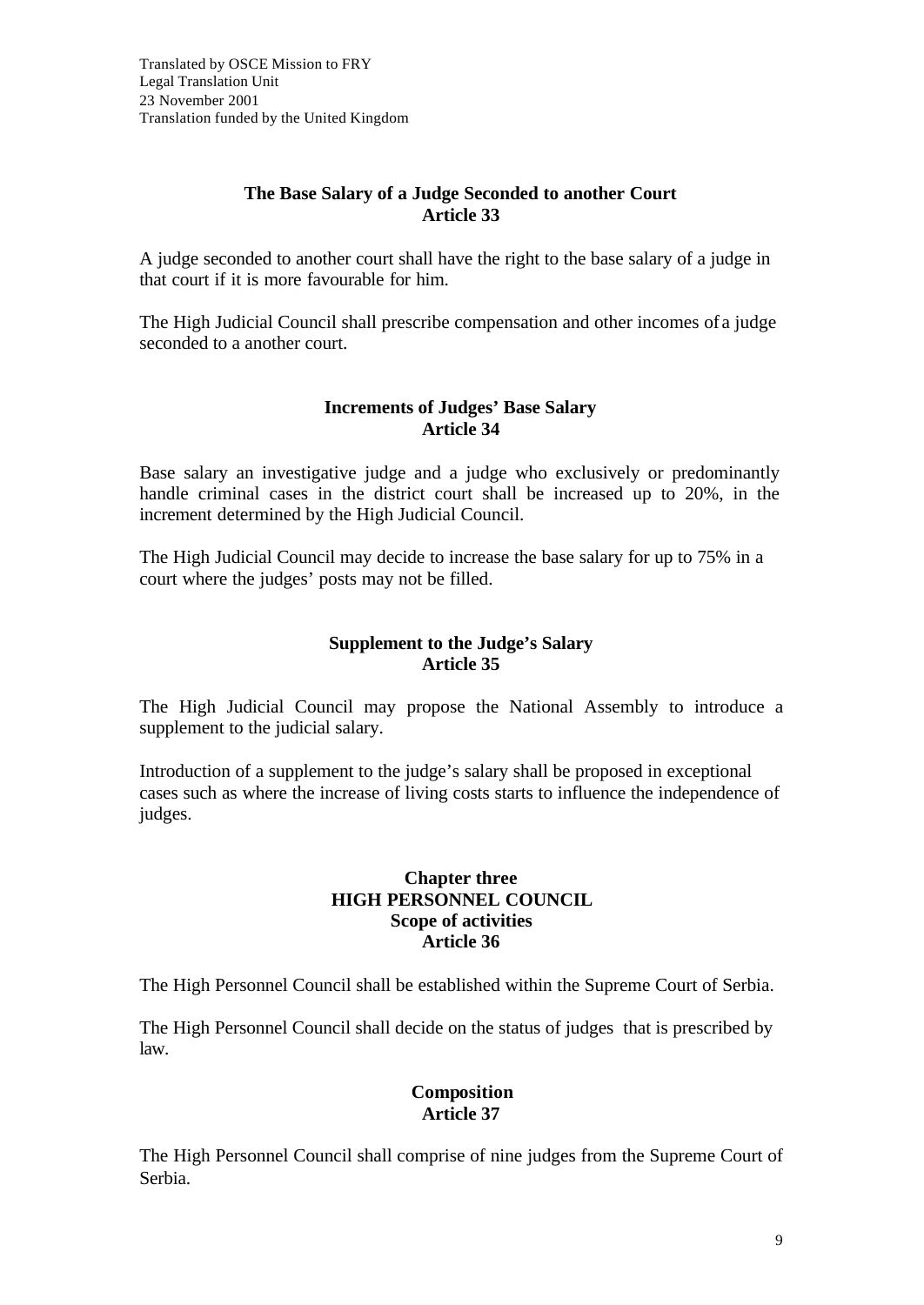The judges shall enter the Council pursuant to the schedule established by the Rules of Procedure of the High Personnel Council.

The High Personnel Council shall comprise of approximately equal number of judges from each division of the Supreme Court of Serbia.

# **Passing Decisions Article 38**

The High Personnel Council shall pass decisions by majority vote of all members.

### **Incompatibility Article 39**

The President of the Supreme Court of Serbia may not be a member of the High Personnel Council.

In case of a procedure against a member of the High Personnel Council, he/she shall be replaced by a judge selected by other members of the Council by lot.

### **Mandate and Management Article 40**

A mandate of a member of the High Personnel Council shall last two years.

The President, chosen by the members among themselves, shall chair the High Personnel Council.

# **Chapter four**

# **ELECTION OF JUDGE**

# **CONDITIONS FOR ELECTION Article 41**

A Yugoslav citizen meeting all conditions for employment with government authorities who is a Bachelor of Law, has passed the Bar Exam and is worthy of the judge's function may be elected judge.

The following working experience in legal practice following the passed Bar Exam shall be required:

- two years for a judge at municipal court
- four years for a judge at commercial court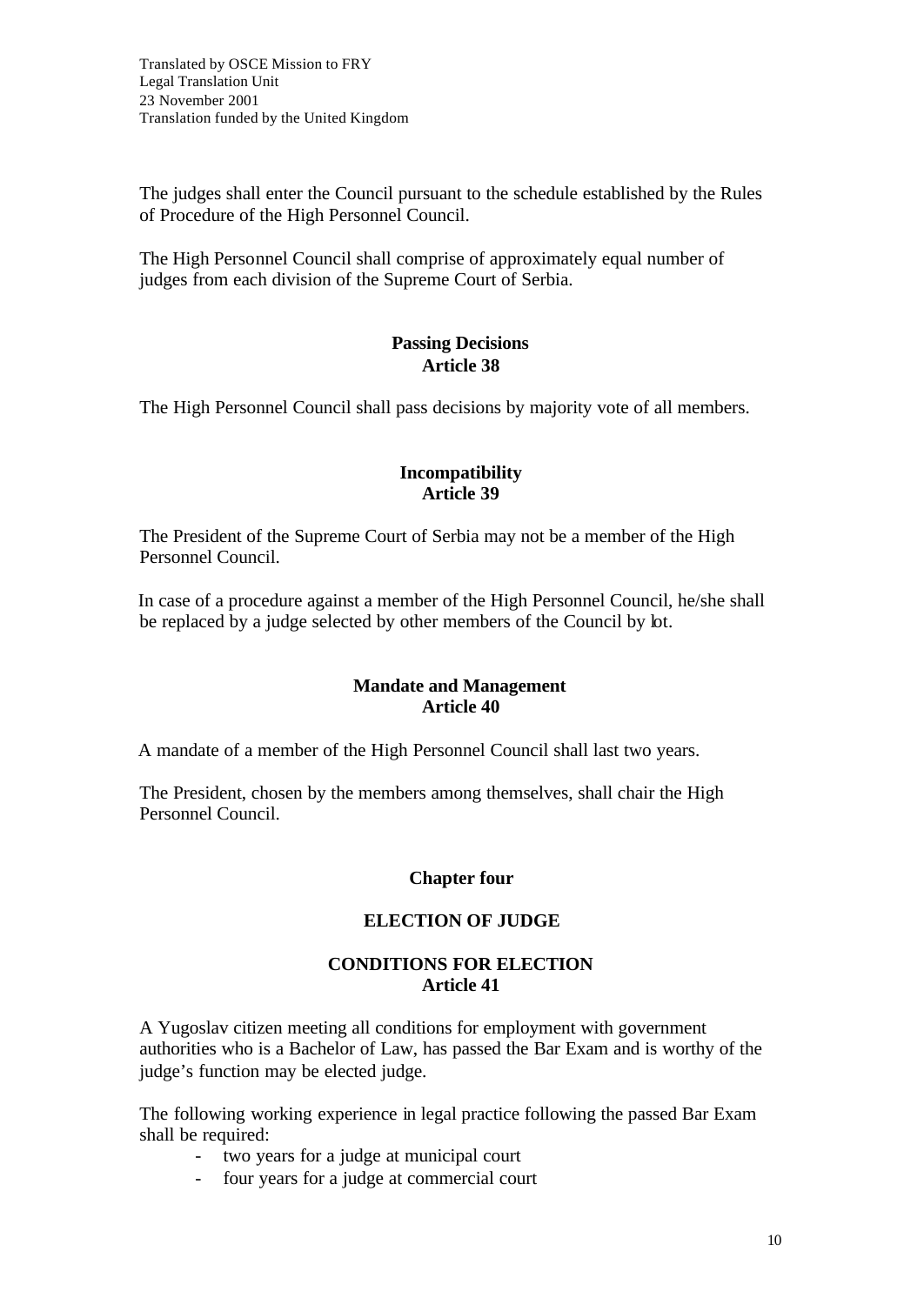- six years for a judge at district court
- eight years for a judge at the Court of Appeal, High Commercial Court and Administrative Court
- twelve years for a judge at the Supreme court of Serbia.

#### **II. ELECTION PROCEDURE Notice of Election Article 42**

The High Judicial Council shall announce the election of judges.

The announcement shall be published in the "Official Gazette of the Republic of Serbia" and other media.

### **Application Article 43**

Every application for election shall be submitted to the Hugh Judicial Council within fifteen days following the day of publishing of announcement in the "Official Gazette of the Republic of Serbia".

All the required documents proving that the conditions for the election have been met shall be enclosed with the application.

The High Judicial Council shall be provided with the personal record of each candidate originating from a court.

# **Obtaining Data and Opinion Article 44**

The High Judicial Council shall obtain data and opinion on professional ability and worthiness of a candidate.

The data and opinion shall be obtained from the bodies and organisations in which the candidate has worked in legal practice.

### **Nomination for Election Article 45**

The High Judicial Council shall, whilst nominating a judge, take into consideration only his/her professional ability and worthiness.

Every nomination for election shall be justified.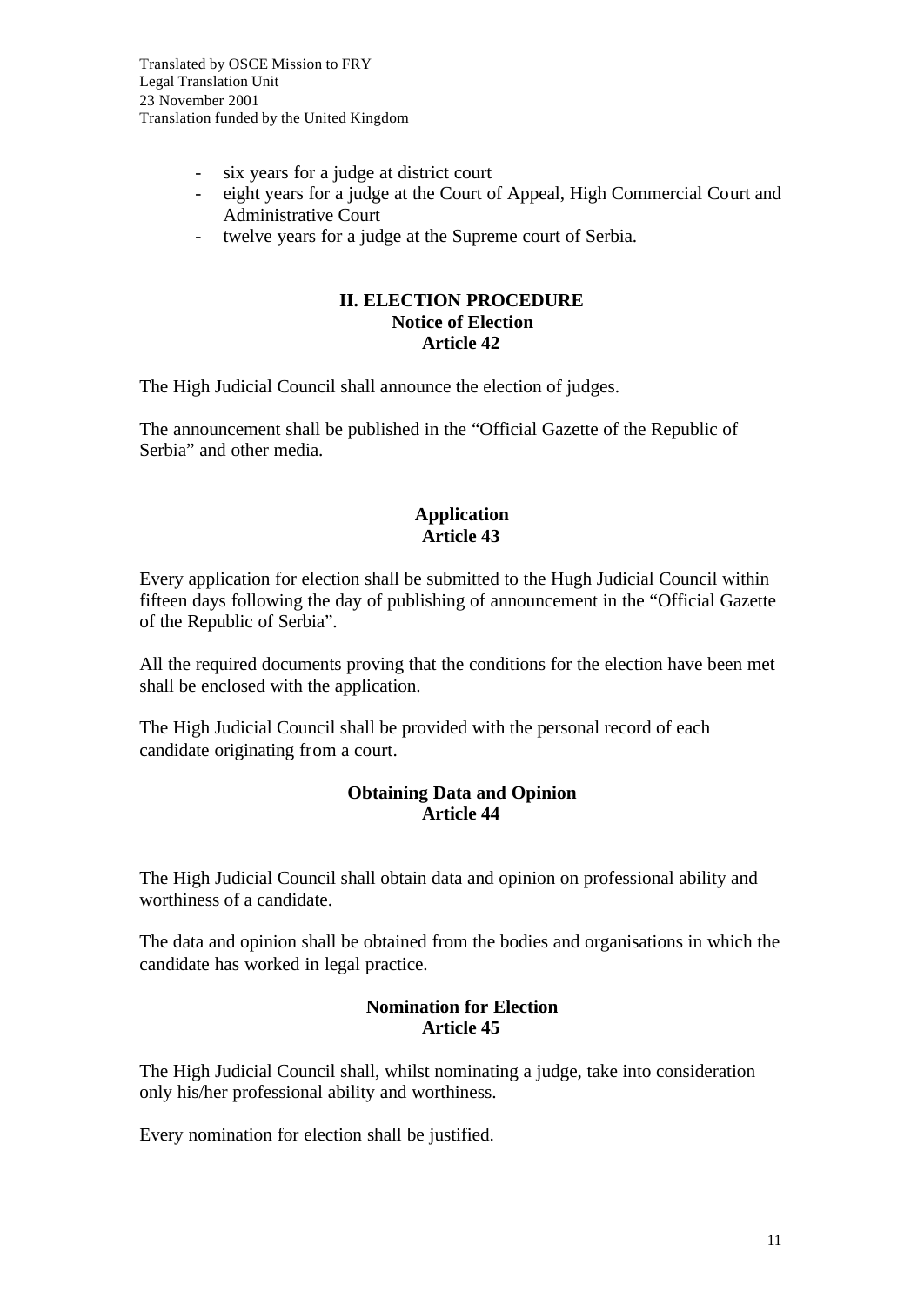# **Election Article 46**

The National Assembly may only elect a candidate nominated by the High Judicial Council.

If he/she is not elected, the High Judicial Council shall reconsider the proposal.

# **III. JUDGE'S OATH AND TAKING OFFICE**

### **Taking Oath Article 47**

Prior to taking office, a judge shall take an oath before the President of the National Assembly.

The President of the Supreme Court of Serbia shall take an oath before the National Assembly.

A judge, elected from the judge's profession shall not take the oath again.

# **Oath Article 48**

The judge' oath shall be as follows: " I swear, by my honour, to perform my duty and in accordance with the Constitution and law, by the best of my knowledge and ability and serve solely to truth and justice".

### **Taking Office Article 49**

A judge shall take the office at the solemn session of all judges at the court to which elected.

A judge's previous function in the original court shall cease with taking the new office.

 A higher instance court judge, elected for a president of a lower instance court, may return to his/her judge's function at the higher instance court after termination of the elected funcion.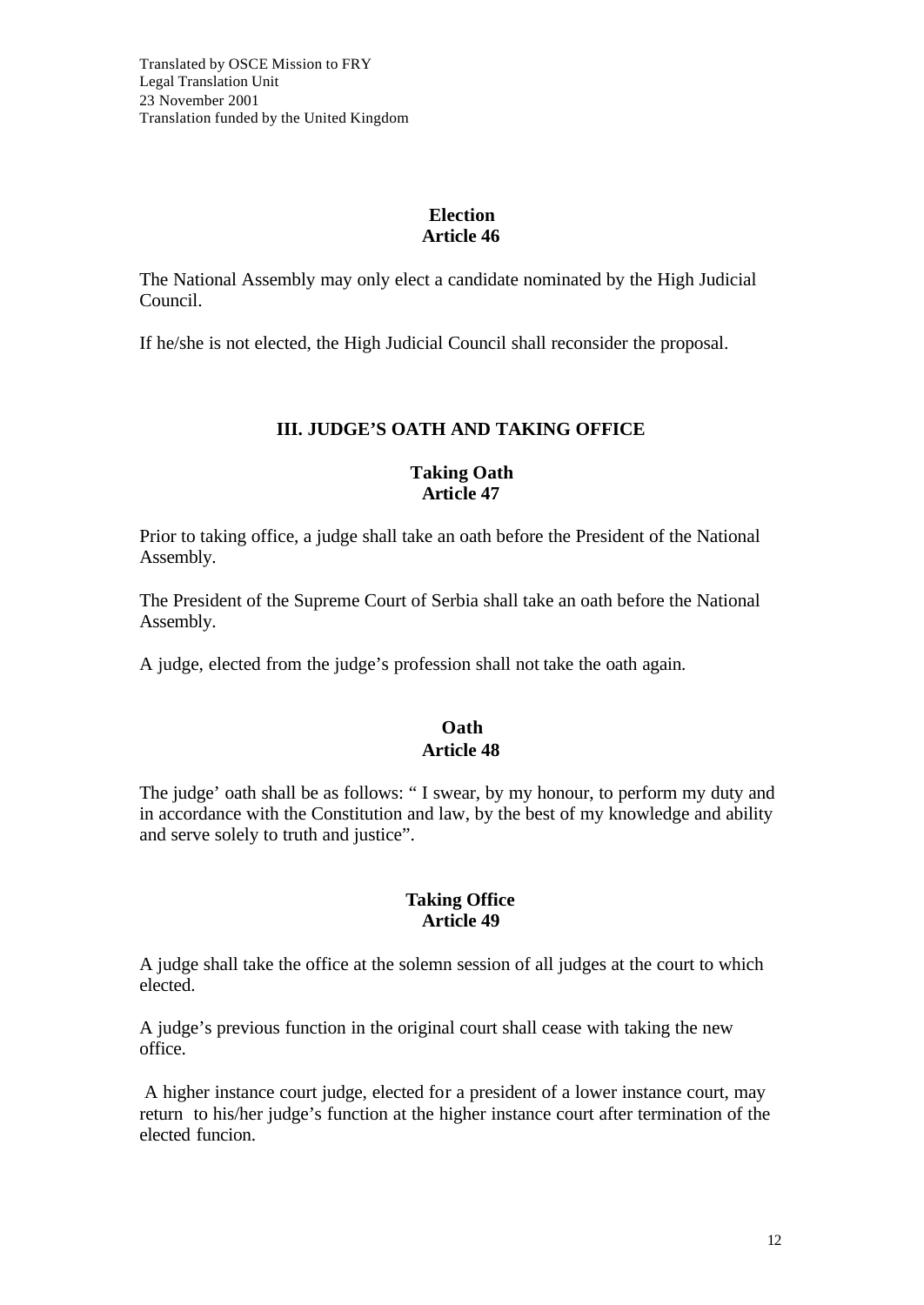# **Not Elected Judge Article 50**

A judge shall be deemed not elected if he/she fails to take office within two months of election without a justifiable reason.

The High Judicial Council shall, upon a proposal by a president of a court, pass a decision on the above-mentioned and inform both the National Assembly and the High Judicial Council.

A judge shall have the right to file an objection against the aforesaid decision to the High Judicial Council within eight days.

#### **Chapter five TERMINATION OF JUDGE'S FUNCTION I. THE REASONS FOR TERMINATION OF JUDGE'S FUNCTION**

# **1. All Reasons Article 51**

The judge's function shall cease with the judge's request for the same, when he/she reaches the retirement years of service or when removed from office.

# **2. Reaching the Retirement Years of Service**

#### **In General Article 52**

A judge shall be deemed to have reached the retirement years of service when reaching the age of sixty or forty years of years of service.

A president of a court shall, at latest until 1 October, inform in writing the President of the Supreme Court of Serbia which judges and presidents of the directly lower courts are reaching the retirement years of service next year and when.

#### **The Prohibition of Extension and Reduction of the Number of Years for Retirement Article 53**

The number of years required for retirement in respect of a judge may not be extended.

Any decrease of the time period required for retirement shall not influence a judge's termination of duty.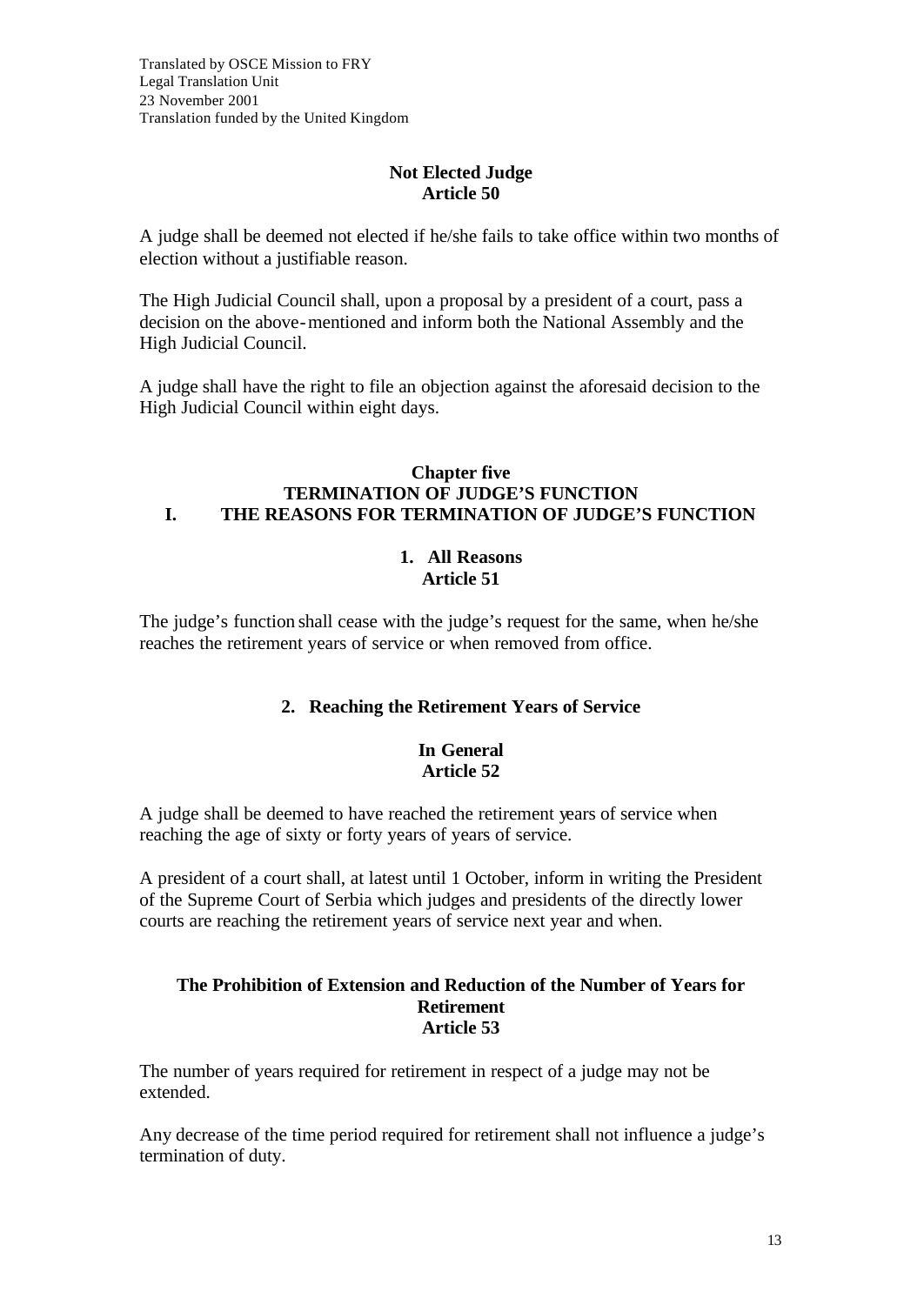# **3. Reasons for Removal from Office**

# **All Reasons Article 54**

A judge shall be removed from office when he/she is convicted for a criminal offence to unconditional prison sentence of six months, or more or for a punishable offence making him/her unworthy of judge's function, or when he/she performs the judge's duty negligently and unprofessionally, and when he/she permanently looses the working capacity to perform the function.

# **Negligent Performance of Duty and Insufficient Legal Ability Article 55**

A judge shall be deemed to negligently perform his/her duty if he/she delays a case, ignoring the prescribed statutory deadlines in proceedings or issuing decision, or otherwise acts contrary to the criteria prescribed by the Supreme Court of Serbia.

A negligent performance of duty shall be when a judge continues with the function, duties or the same or similar activities to those determined to be incompatible with his/her function or if he/she fails to take office without the justifiable reasons.

A judge shall be deemed to perform his/her function unprofessionally when he/she performs the function with a lack of success according to the standards prescribed by the Supreme Court of Serbia.

# **II Determination of Reasons for Termination of Judge's Function**

# **1. DETERMINATION OF REACHING THE RETIREMENT YEARS OF SERVICE ESTABLISHING REASONS FOR REMOVAL FROM OFFICE**

# **Competence and Initiation of the Proceedings Article 56**

The High Personnel Council shall determine whether a judge has reached the years of service for retirement and shall establish the reasons for removal from office.

President of the Court, President of Directly Higher Court, President of the Supreme Court shall initiate the procedure.

The High Personnel Council shall initiate the procedure for determining whether the President of the Supreme Court of Serbia has reached the years of service for retirement and shall determine whether there are reasons for his/her removal.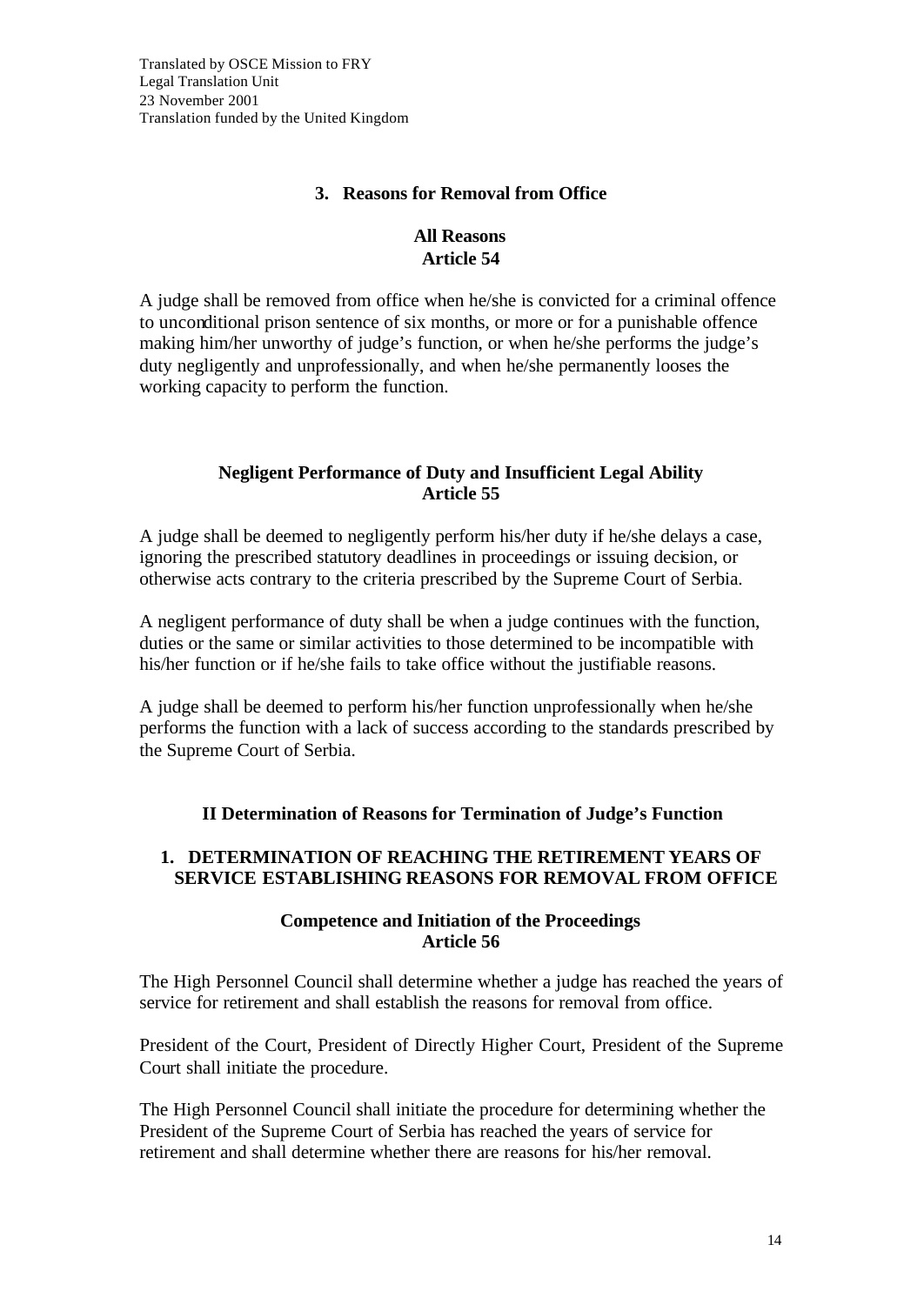# **Procedure before the High Personnel Council Article 57**

The High Personnel Council shall determine the facts and decide in the procedure, which shall be closed to public.

It may request the necessary data from competent authorities and organisations.

The decision of the High Personnel Council shall be justified.

### **Pronouncement of Measures and the Right to Objection Article 58**

The High Personnel Council may, during the procedure for removal from office of a judge due to negligent and unprofessional performance of judge's function, pronounce the measure of caution or removal from office for the period from one month to one year.

A judge shall have the right to, within eight days, file an objection to the General Session.

The General Session shall be closed to public.

# **Status of Judge During the Procedure Article 59**

During the procedure, a judge shall have the right to be immediately informed of the reasons for initiating the procedure, acquaint with the case and documents relating to case, course of the procedure, report of reporting judge in charge, and shall have the right to give an explanation and prove his evidence himself, or through his representative.

A judge may present his/her claims verbally before the High Personnel Council and the General Session.

# **Notifying the National Assembly Article 60**

There shall be no objection to the decision by the High Personnel Council whereby established that judge has reached the years of service for retirement nor to a decision on removal from office.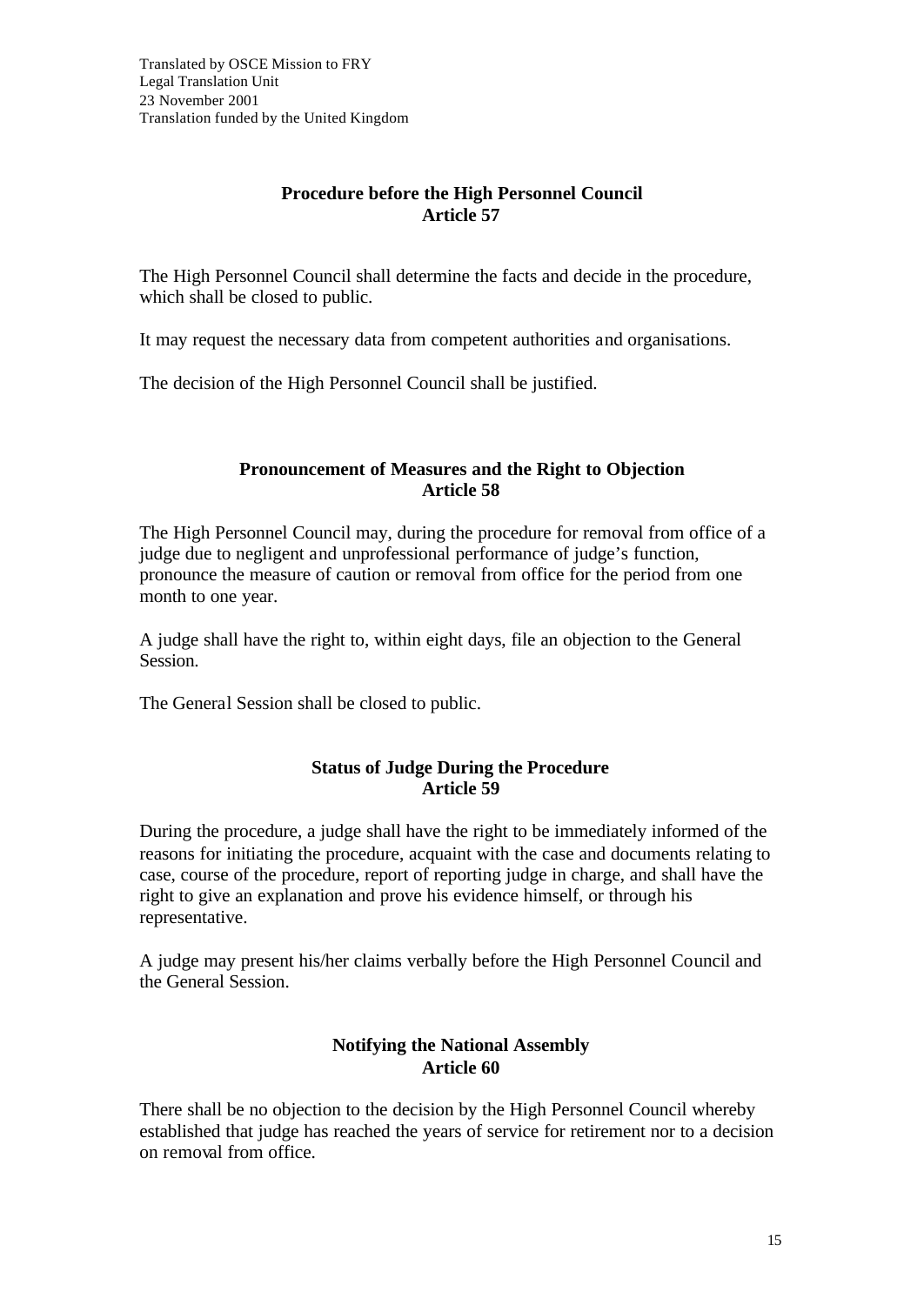Translated by OSCE Mission to FRY Legal Translation Unit 23 November 2001 Translation funded by the United Kingdom

The President of the Supreme Court of Serbia shall, immediately upon the receipt of the decision, notify the National Assembly that a judge has reached the years of service for retirement or that there are reasons for his/her removal from office.

### **The Effect of Measures Article 61**

The measures of caution and removal from office shall be recorded in the judge's personal record.

AS long as the measure of removal from office is effective, the judge shall be considered as if he/she is suspended from duty.

The measure of caution may not be pronounced two times to the same judge.

### **2. Termination of Judge's Function on his/her Request Article 62**

A judge who wants his judge's function to be terminated shall file a request in writing to the High Personnel Council, which shall immediately communicate valid request to the National Assembly.

The request may be withdrawn until the judge's function is terminated by the decision of the National Assembly, or until the expiration of the deadline prescribed by this Law.

A request for termination of judge's function filed by a judge after the initiation of the procedure for removal from office shall not be considered until the end of removal procedure.

# **III. DECISION ON TERMINATION OF JUDGE'S FUNCTION**

#### **Decision Making and Appeal to the Constitutional Court Article 63**

The National Assembly shall decide on termination of judge's function.

A judge may appeal to the Constitutional Court, within fifteen days from publishing of the decision on termination of his/her duty in the "Official Gazette of the Republic of Serbia".

The Constitutional Court shall accordingly apply the provisions on decisions in election disputes.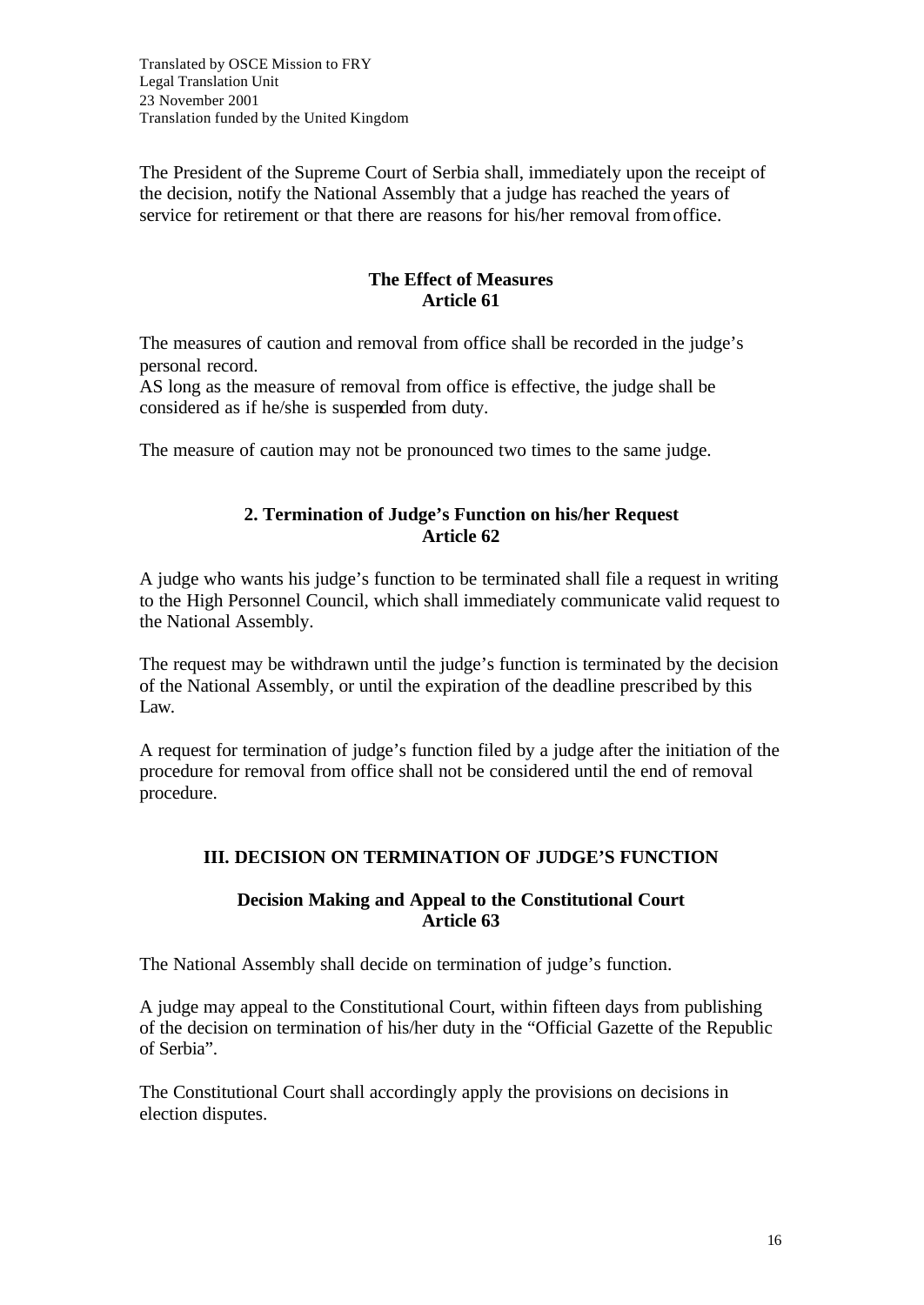### **Deadline for Termination of Judge's Function Article 64**

If the decision on the request for termination of judge's duty has not been made within one month, it shall be considered that the judge's function is terminated after the expiration of one month from the date of filing the request, which shall be published in the "Official Gazette of the Republic of Serbia".

In all other cases the judge's function shall be terminated with the day specified in the decision of the National Assembly.

### **2. The Consequences of Removal from Office Article 65**

The employment of judge shall end by his/her removal from office.

He/she may not apply for the nomination in court or prosecutor's office, nor for the nomination for deputy public prosecutor or misdemeanour judge.

# **Chapter six**

# **PRESIDENT OF COURT**

#### **Duration of Mandate Article 66**

The President of Court shall be elected among judges, to a five-year mandate, and he/she may be re-elected.

The mandate of the President of Court shall begin with the day of taking the office.

# **Acting President of Court Article 67**

Upon the termination of duty of the President of Court, the President of Directly Higher Court shall appoint a judge for the position of Acting President of Court who shall perform this duty until a new President of Court takes the office, one year the most.

An Acting President of Court in a municipal court shall be appointed by the president of the Court of Appeal.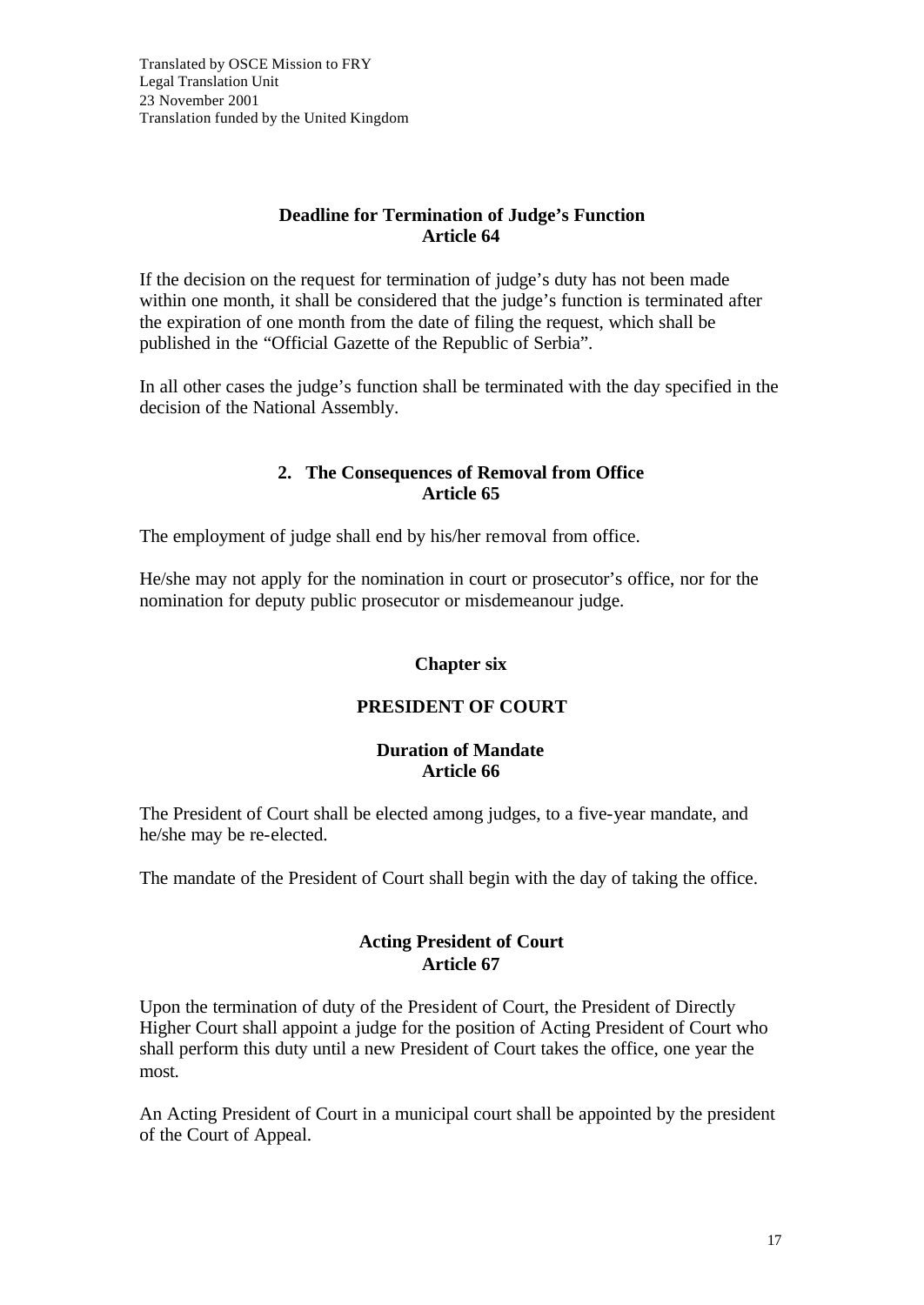The General Session shall appoint a judge for the position of the Acting President of Supreme Court of Serbia.

### **Status of the President of Court upon the Termination of Duty Article 68**

The President of Court who has not been re-elected, who was removed from duty or whose function was terminated on his request shall continue the performance of judge's function.

A judge who has been re-elected president of lower instance court, whose term of office for president has expired, shall have the right to continue the performance of judge's function at the higher instance court.

### **Removal of the President of Court from Duty Article 69**

The President of Court shall be removed from duty if he/she performs his duties negligently and inadequately.

The negligent performance of duty shall, in the first place, refer to failing to organise proper work of court and work in timely manner, as well as to prevent the activities that are harmful to the independence or reputation of the court.

### **Provisions on Judges Article 70**

The President of Court shall be appointed and removed from duty in accordance with the same procedure as the procedure for the appointment and removal of judges.

Other provisions of this Law referring to judges shall also refer to presidents of courts.

# **Chapter Seven**

# **SPECIAL PROVISIONS ON LAY JUDGES**

# **Conditions for the Appointment and Duration of Mandate Article 71**

A Yugoslav citizen, who reached twenty-six, who is worthy to be a lay judge may be appointed a lay judge.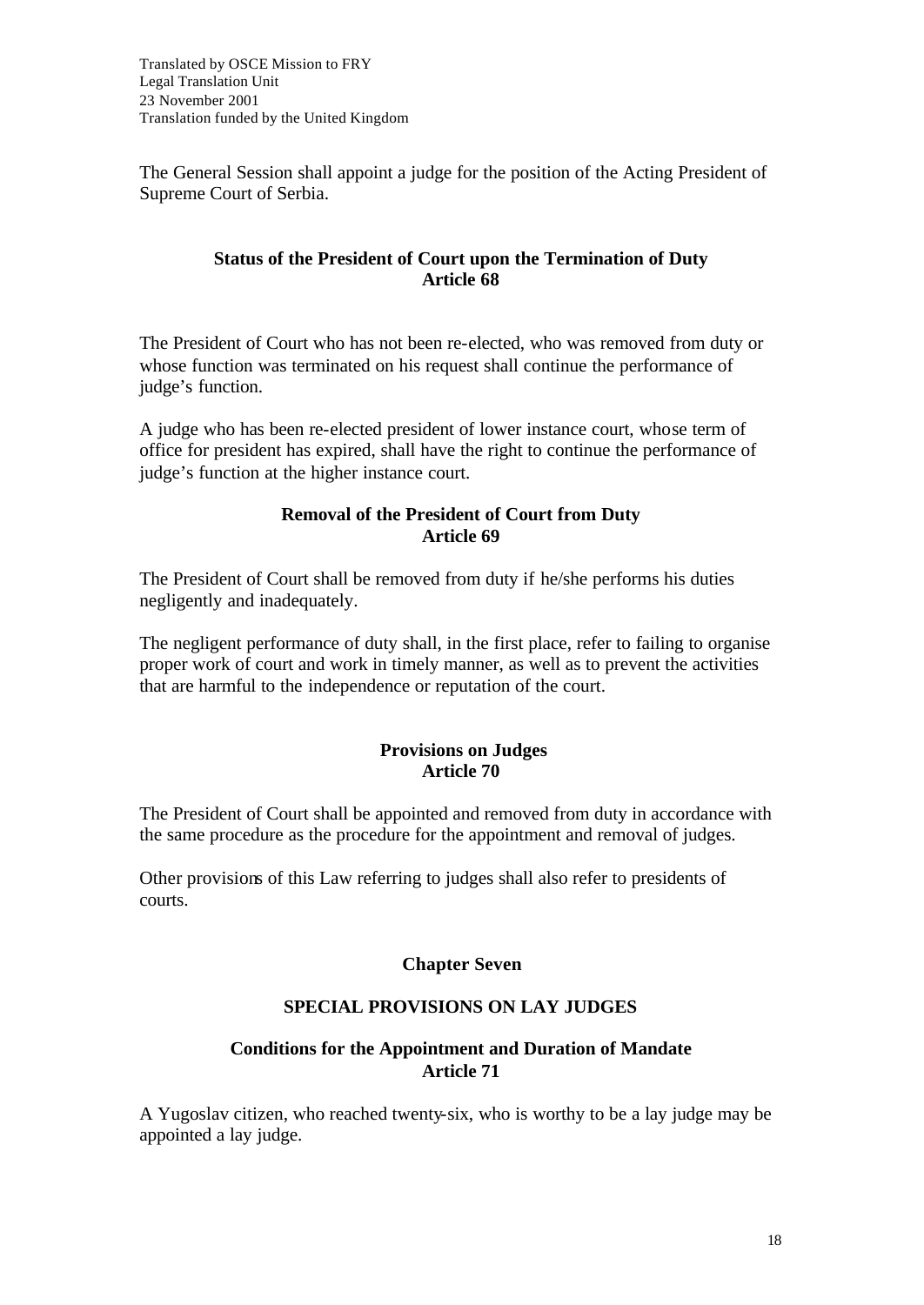During the appointment to the position of a lay judge the following shall be taken into account: sex, age, vocation and social status, knowledge, expertise and affiliation for specific legal matters.

A lay judge shall be appointed to a five-year period and may be re-elected.

### **Appointment Procedure Article 72**

The High Judicial Council shall appoint a lay judge at the proposal of the Minister in charge of judiciary.

Before making a proposal, the Minister shall obtain the opinion from the court for which the lay judge is being appointed.

# **The Oath Article 73**

A lay judge shall take an oath before the President of the Court for which he has been appointed.

The text of the oath shall be as follows: I swear by my honour to perform my duty in accordance with the Constitution and law, consciously and with dedication".

# **Suspension from Office Article 74**

The President of Court may remove a lay judge from duty if the proceedings for committing a criminal offence have been initiated against him that might result in the removal from office or the initiation of the removal procedure.

The lay judge shall be removed from office until the end of procedure.

# **Incompatible with other Services, Jobs and Activities Article 75**

A lay judge may not be a lawyer nor may perform any legal services or give legal advice for remuneration.

Other services, jobs and activities contrary to the dignity and independence of a judge or damaging to the reputation of court shall be deemed incompatible with the position of a lay judge.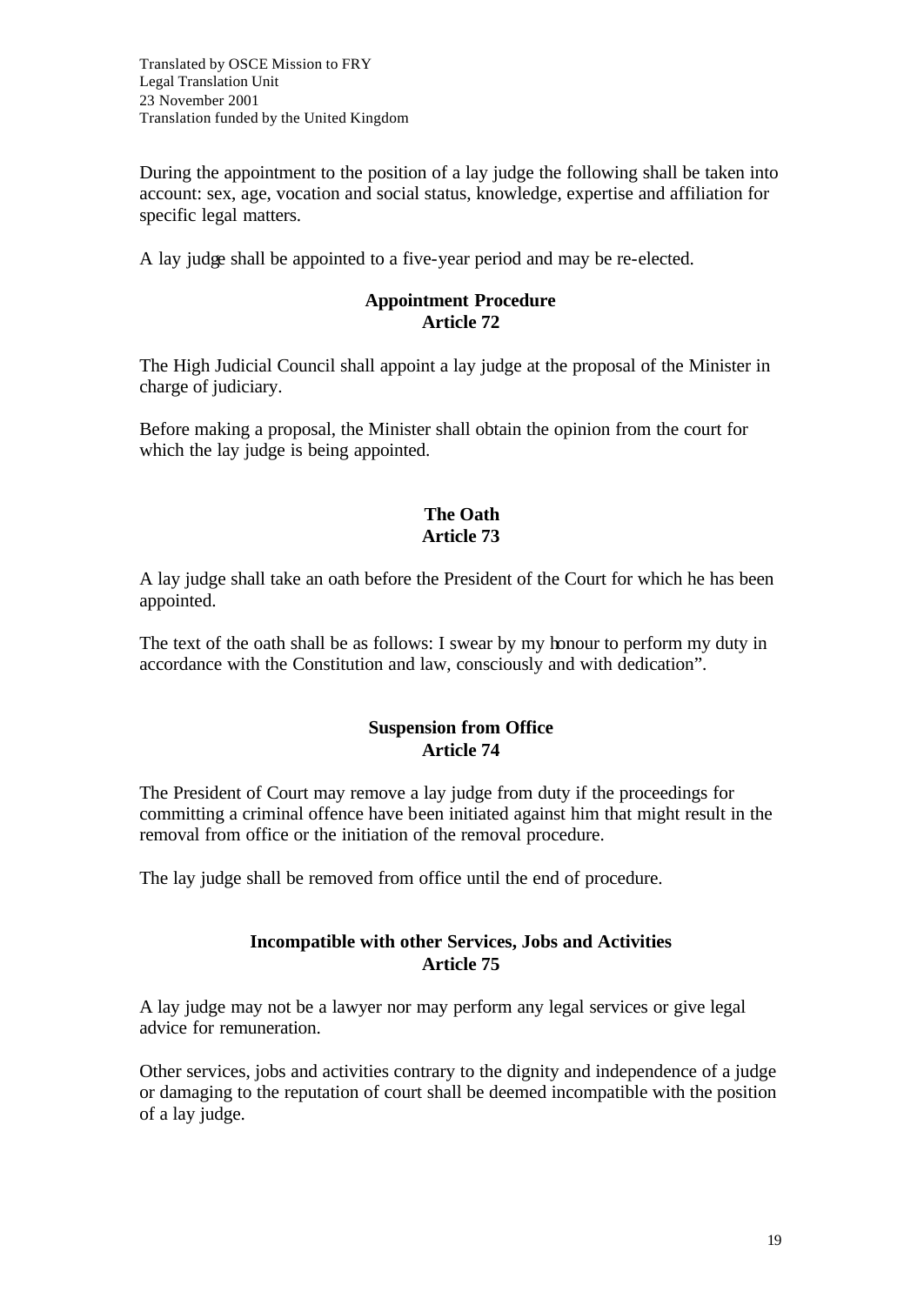# **Termination of Duty Article 76**

If a court is abolished, the duty of a lay judge shall be terminated, but not due to the fact that a lay judge came to the years of service for retirement, nor due to unprofessional performance of duty, except when the lay judge meets the professional requirements for a judge.

The procedure for determination of reasons for termination of lay judge from duty shall be initiated by the President of Court, President of Higher Instance Court, President of Supreme Court of Serbia and the Minister in charge of judiciary.

The High Judicial Council shall conduct the procedure and decide on the matter.

The measures of caution and the removal from court may not be pronounced to a lay judge.

# **Remuneration and Reward to Lay Judges Article 77**

A lay judge shall be entitled to a remuneration of the expenses emerging from performance of his/her duty, remuneration for the lost income and right to a reward.

The conditions and the amount of remuneration and reward shall be prescribed by the High Judicial Council.

### **Application of the Provisions on Judges Article 78**

The provisions on judges shall accordingly be applied to lay judges.

# **Chapter Eight**

# **TRANSITIONAL AND FINAL PROVISONS I. TRANSITIONAL PROVISIONS**

# **Continuation of Performance of Judge's Function Article 79**

The judges elected on the basis of the Law on Courts ("Official Gazette" of the Republic of Serbia" No. 46/91, 60/91, 18/92 and 71/92) shall continue to perform the function to which elected or posted pursuant to the Law on Courts.